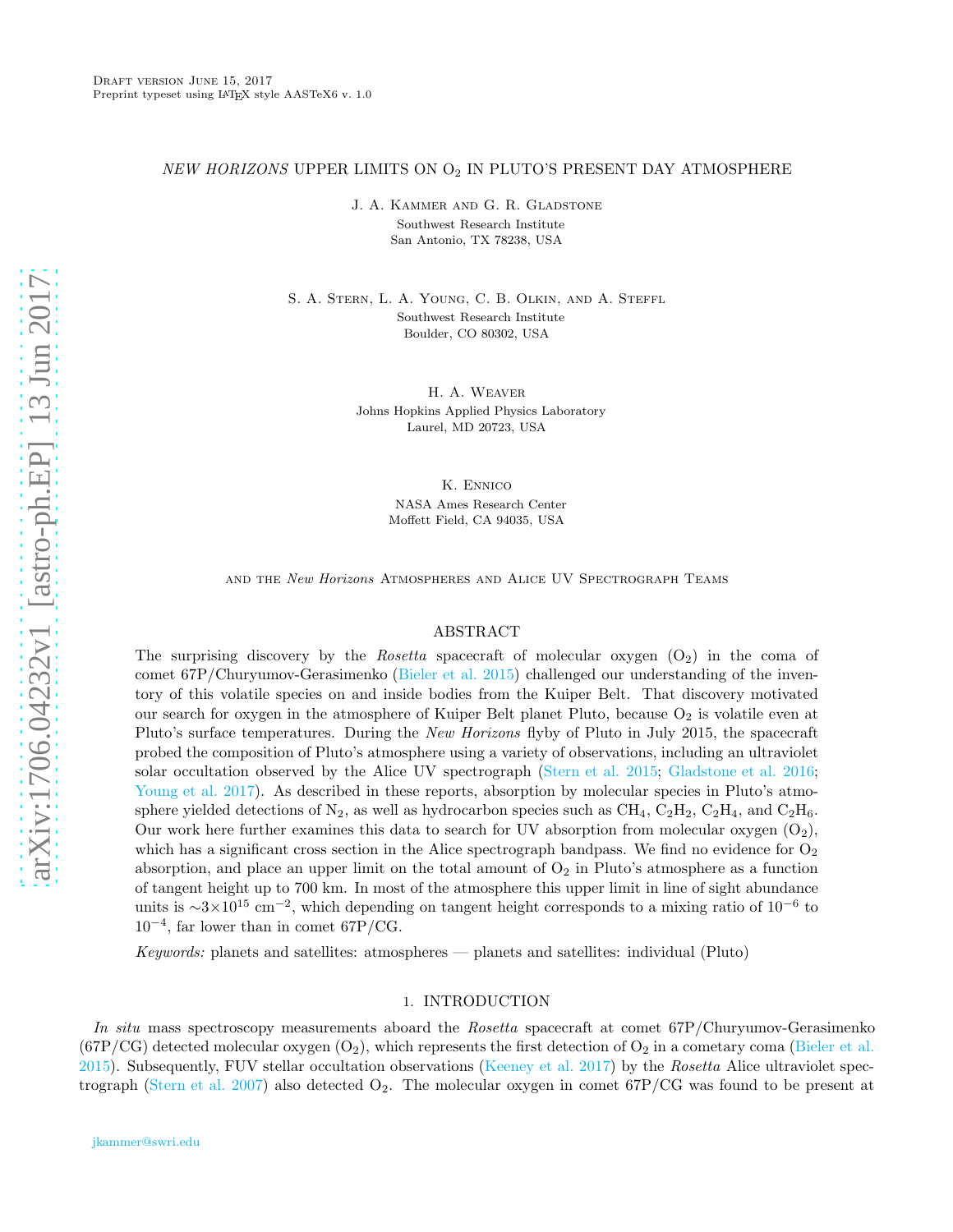surprisingly high levels (several to several tens of percent relative to the line of sight column abundance of  $H_2O$ ), suggesting that the  $O_2$  is primordial, rather than the byproduct of coma chemistry, and therefore has likely been stored in the nucleus of the comet since its formation.  $O_2$  has been found in atmospheres throughout the solar system, from terrestrial planets like Earth to icy moons such as Europa [\(Hall et al. 1995](#page-4-6)), and can also be found produced in the rings of Saturn [\(Johnson et al. 2006\)](#page-4-7). However, comet 67P/CG originated in the distant reaches of the Kuiper Belt. Because such comets are theorized candidates for the building blocks of bodies like Pluto, this naturally motivates a search for molecular oxygen in the atmosphere of Pluto by making use of the datasets acquired by the New Horizons mission during its flyby in July 2015.

One of the powerful tools for atmospheric study on the New Horizons spacecraft is the Alice extreme-/far-ultraviolet imaging spectrograph (for a thorough instrument description, see [Stern et al. 2008](#page-4-8)). This instrument has a bandpass of 52 to 187 nm, a wavelength region that is highly diagnostic for signatures of absorption by molecular species. Initial results from the analysis of a UV solar occultation of Pluto observed by this instrument yielded strong detections of both  $N_2$  and CH<sub>4</sub>, detections of minor hydrocarbon species such as  $C_2H_2$ ,  $C_2H_4$ , and  $C_2H_6$ , as well as a measurement of the absorption by the haze that enshrouds the planet [\(Stern et al. 2015;](#page-4-1) [Gladstone et al. 2016;](#page-4-2) [Young et al. 2017\)](#page-4-3). Because molecular oxygen also has significant absorption in this region of the UV [\(Ackerman et al. 1970;](#page-4-9) [Brion & Tan 1979](#page-4-10); [Gibson et al. 1980\)](#page-4-11), this work delves further into the New Horizons Alice occultation dataset with the goal of detecting or constraining the abundance of  $O_2$  in the atmosphere of Pluto. In §[2,](#page-1-0) we compare the absorption of  $O_2$  to other species detected in the UV solar occultation, and set upper limits on  $O_2$  line of sight column abundances as a function of tangent height. In  $\S$ [3,](#page-3-0) we discuss these results at Pluto within the context of Rosetta findings at comet 67P/CG. Finally, in  $\S_4$ , we consider possible explanations for the dramatic difference we observe in  $O_2$  abundances, and suggest future observations that could improve our understanding of the prevalence of  $O_2$  in the Kuiper Belt.

## 2.  $O<sub>2</sub>$  IN THE ULTRAVIOLET

#### 2.1. Comparison to Other UV Absorbing Species

<span id="page-1-1"></span><span id="page-1-0"></span>Figure [1](#page-2-0) compares the general features of the UV cross-section of  $O_2$  with other species detected in Pluto's atmosphere, including N<sub>2</sub>, CO, and CH<sub>4</sub> along with its photochemical derivatives  $(C_2H_2, C_2H_4, C_2H_6)$ . Disentangling the combined effects of absorption by these various species can be achieved due to their distinctly different cross sections as a function of wavelength. References for these cross-sections are listed in Table [1.](#page-1-1)

| <b>Species</b>  | Name            | Source                                                                   |
|-----------------|-----------------|--------------------------------------------------------------------------|
| N <sub>2</sub>  | Nitrogen        | Shaw et al. (1992); Heays et al. (2011)                                  |
| CH <sub>4</sub> | Methane         | Lee et al. $(2001)$ , Kameta et al. $(2002)$ , Chen & Wu $(2004)$        |
| CO              | Carbon Monoxide | Chan et al. (1993), Visser et al. (2009), Stark et al. (2014)            |
| $C_2H_6$        | Ethane          | Kameta et al. (1996); Lee et al. (2001); Chen & Wu (2004)                |
| $C_2H_2$        | Acetylene       | Nakayama et al. (1964), Cooper et al. (1995), Wu et al. (2001)           |
| $C_2H_4$        | Ethylene        | Cooper et al. (1995); Wu et al. (2004)                                   |
| O <sub>2</sub>  | Oxygen          | Ackerman et al. $(1970)$ ; Brion & Tan $(1979)$ ; Gibson et al. $(1980)$ |

Table 1. Absorption Cross-Sections of Relevant Species

[Young et al.](#page-4-3) [\(2017\)](#page-4-3) (hereafter Y17) derived line of sight abundances of  $N_2$ , CH<sub>4</sub>, C<sub>2</sub>H<sub>2</sub>, C<sub>2</sub>H<sub>4</sub>, C<sub>2</sub>H<sub>6</sub>, and a neutralabsorbing haze to match the observed Pluto occultation spectra at wavelengths from 55-65 nm and 100-185 nm. The results of Y17 provide our initial best fit models for wavelength-dependent transmission at each level in the atmosphere. We note that  $N_2$ , the hydrocarbons, and haze together account for the bulk of all atmospheric absorption detected during the Alice ultraviolet solar occultation. Here we reanalyze this same dataset at the longer wavelength end in order to determine how much  $O_2$  can be accommodated in a modeled atmosphere given the Alice detection limits.

As demonstrated in the top panel of Figure [2,](#page-2-1) which shows model results from Y17, followed in lower panels by modeled absorption due to  $O_2$  fixed at 200 km altitude, we found that sensitivity to  $O_2$  remains high despite the absorptions of other species. We tested three simple cases in which the mixing ratio of  $O_2$  was fixed to a constant value with altitude, then calculated the effect on the atmospheric absorption in the UV, while keeping all other species abundances the same. This yielded an initial estimate of the maximum tolerable mixing ratio of  $O_2$ . More specifically,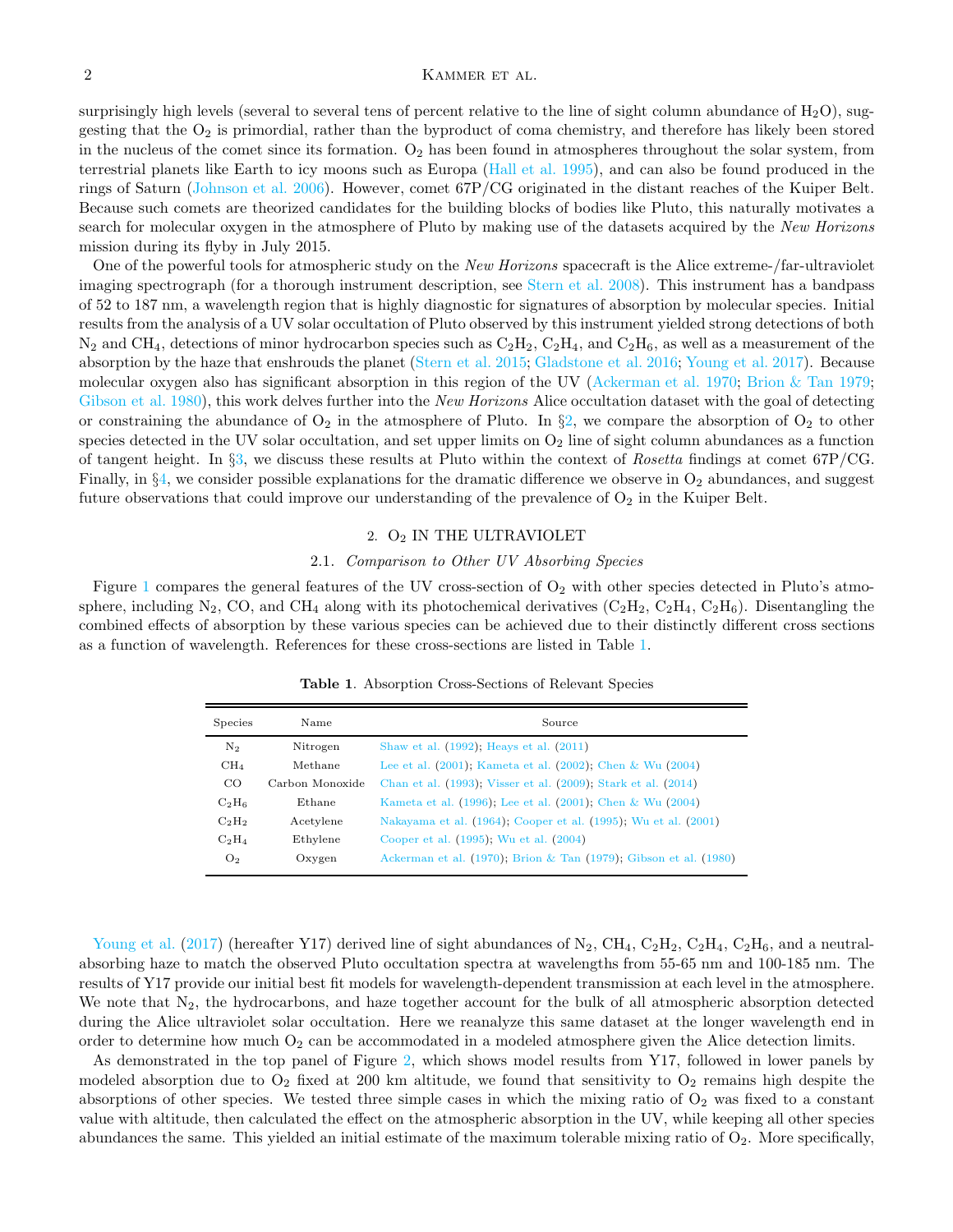

Figure 1. Absorption cross-section of  $O_2$  in the ultraviolet compared to those of several other species found in the atmosphere of Pluto. Note that CO is represented by both low and high resolution cross-sections where available, with a transition region from low to high located at 90 nm; the other species have relatively lower resolution cross sections at the relevant temperatures. The sources for the cross-sections used in this work are compiled in Table [1.](#page-1-1)

<span id="page-2-0"></span>

<span id="page-2-1"></span>Figure 2. Effects of various assumed O<sub>2</sub> mixing ratios on the observed ingress Pluto solar occultation spectrum at 200 km tangent height above the surface compared to the observed spectrum at this altitude (black points). Panel a: Best fit contributions to absorption by each of the detected hydrocarbon species from Y17, and the total model transmission (brown). Panels b-d: Absorption by  $O_2$  is added to the existing best fit model in bulk atmospheric mixing ratios of  $10^{-4}$ ,  $10^{-5}$ , and  $10^{-6}$ , respectively. Only  $O_2$  mixing ratios at or below  $10^{-5}$  remain consistent with the data at this tangent height.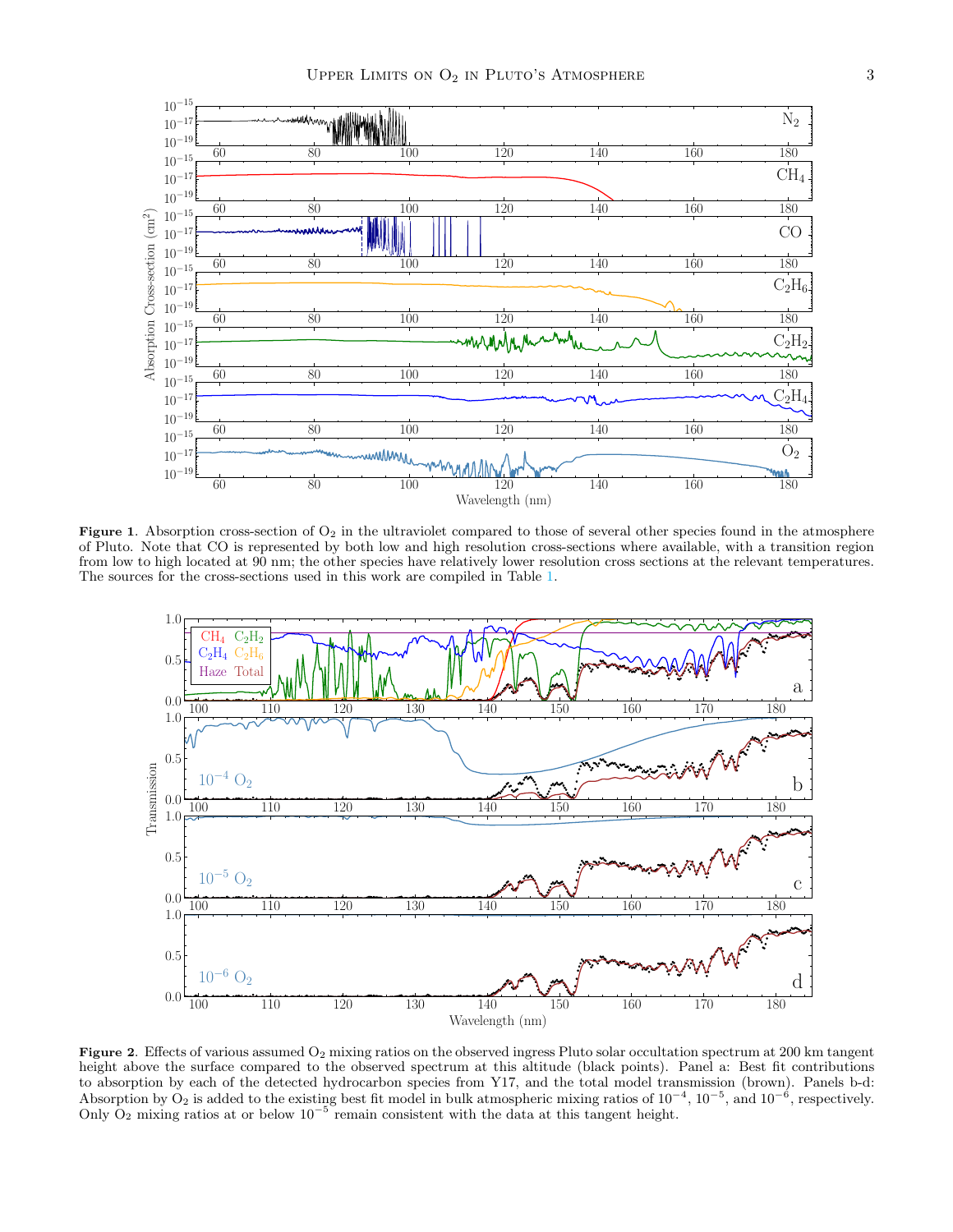

<span id="page-3-1"></span>Figure 3. Profiles of the derived upper limit on the line of sight column abundances of  $O_2$  (blue, light blue) during the Pluto solar occultation ingress (entry) and egress (exit) at tangent heights up to 700 km above the surface. Solid black lines indicate line of sight abundances equivalent to constant mixing ratios of  $10^{-4}$ ,  $10^{-5}$ , and  $10^{-6}$  relative to the N<sub>2</sub> model of Y17. The best fit values for CH<sup>4</sup> line of sight abundances (red, light red) from the analysis of Y17 are also shown for comparison.

when using this approach the Pluto solar occultation is sensitive to and clearly rules out absorption by  $O_2$  at the  $\sim 10^{-5}$  mixing ratio level or higher.

# 2.2. Vertical Profiles of Upper Limits on  $O_2$  Abundance

We note, however, that constraints on  $O_2$  abundances using this dataset depend upon the tangent height of the observed spectra. Because a primary physical quantity measured by the occultation is the absorbing species line of sight (LOS) column abundance  $(\text{cm}^{-2})$ , we also report the O<sub>2</sub> LOS abundance upper limits as a function of tangent height for both ingress and egress. During this part of our analysis, the contribution to UV absorption from  $O_2$ was added as another free parameter in a simultaneous fit to the spectra, as done in Y17. The upper limit on LOS abundance of  $O_2$  was then derived at each tangent height based on an optimized model spectral fit, briefly summarized here (see Y17 for a full description and discussion of the procedure). Starting at a tangent height of 2000 km altitude, spectra from each level in the atmosphere were iteratively fit down toward the surface. To retrieve the parametrized line-of-sight abundances from each spectrum, the spectrum from the previous level acted as an initial guess in a weighted Levenberg-Marquardt least-squares fit to minimize the weighted sum of squared residuals, or  $\chi^2$ . The upper limits derived for LOS abundances of  $O<sub>2</sub>$  are shown in Figure [3.](#page-3-1)

In most of the upper atmosphere, the limit on the O<sub>2</sub> LOS column abundance is  $\sim$ 3×10<sup>15</sup> cm<sup>-2</sup>. Depending on tangent height, this LOS abundance is generally equivalent to a constant mixing ratio model of 10<sup>−</sup><sup>4</sup> at 450 km, 10<sup>−</sup><sup>5</sup> at 250 km, and  $10^{-6}$  at 150 km, becoming smaller as the tangent height decreases. This trend significantly weakens below 150 km, because the transmission of sunlight begins to approach zero at all wavelengths that are sensitive to  $O_2$  absorption, and thus additional  $O_2$  absorption no longer has a significant effect on the model fit.

### 3. PLUTO COMPARED TO COMET 67P/CG

<span id="page-3-0"></span>While the in situ results from the Rosetta mission at comet  $67P/CG$  reported an  $O_2/H_2O$  ratio, it is far more useful at Pluto to compare the measured  $O_2/CO$  and  $O_2/N_2$  ratios, because the temperatures in Pluto's atmosphere are too cold for  $H_2O$  to remain in gas phase but are not too cold for CO or  $N_2$  to remain in gas phase. The relative abundances of these species in the atmosphere of Pluto and the coma of comet 67P/CG may then shed light on the provenance of the  $O_2$ .